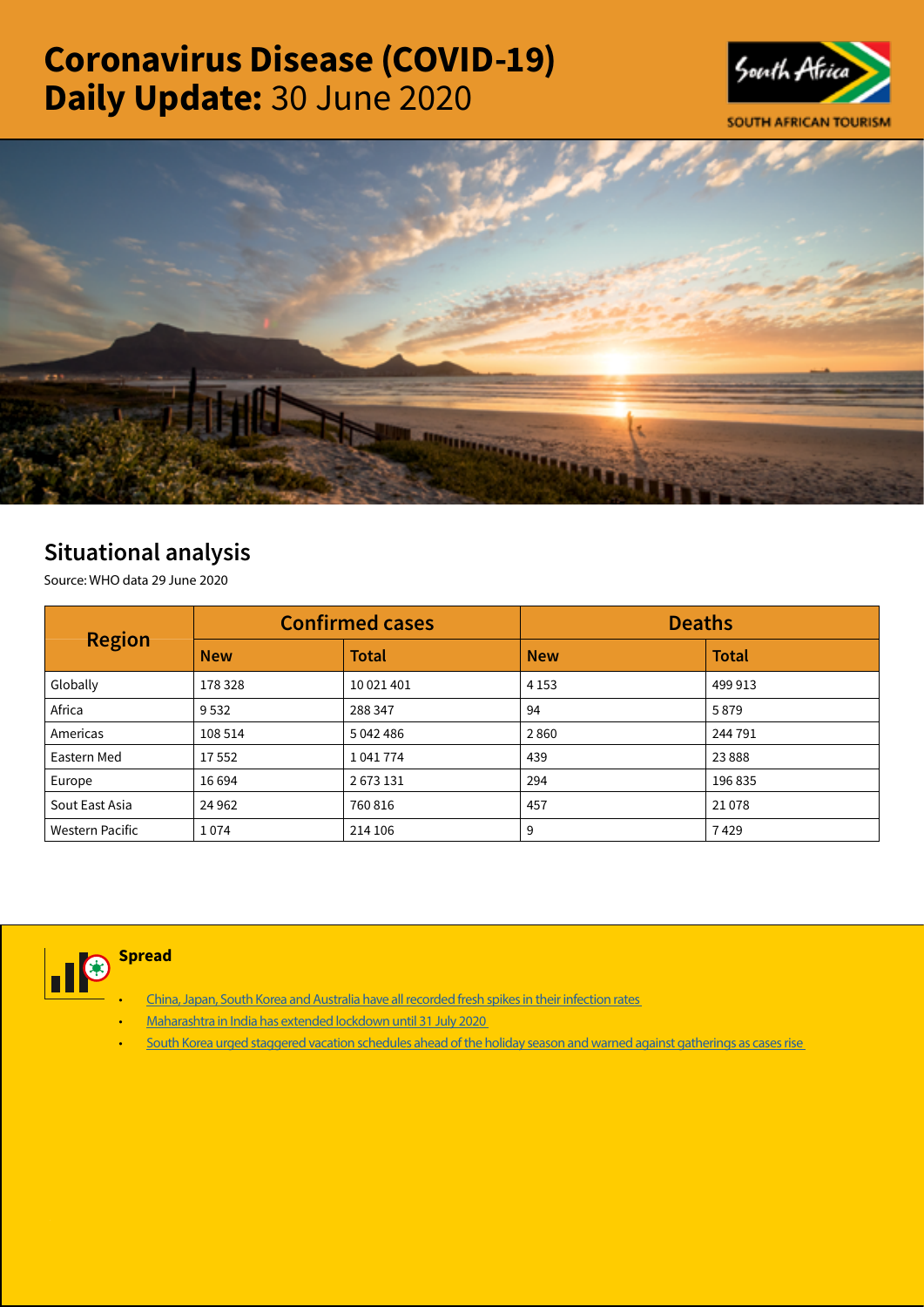

#### South Africa:

| <b>Date</b> | <b>Tests</b> | <b>Negative</b> | <b>Positive</b> | <b>Deaths</b> | $% +$ Tests | $% \text{test/Pop}$ (58<br>780 000) | <b>Fatality Rate</b><br>(Deaths/Pos) | <b>Recoveries</b> | <b>Recovery Rate %</b><br>(Rec/Pos) |
|-------------|--------------|-----------------|-----------------|---------------|-------------|-------------------------------------|--------------------------------------|-------------------|-------------------------------------|
| 23 June     | 1382772      | 1 276 664       | 106 108         | 2 1 0 2       | 7,67        | 2,35                                | 1,98                                 | 55 045            | 52                                  |
| 24 June     | 1416894      | 1 305 098       | 111 796         | 2 2 0 5       | 7,89        | 2,41                                | 1,97                                 | 56874             | 51                                  |
| 25 June     | 1460012      | 1 341 637       | 118 375         | 2 2 9 2       | 8,11        | 2,48                                | 1.94                                 | 59 974            | 51                                  |
| 26 June     | 1493 104     | 1 368 514       | 124 590         | 2 3 4 0       | 8,34        | 2,54                                | 1,88                                 | 64 111            | 51                                  |
| 27 June     | 1529009      | 1 397 209       | 131800          | 2413          | 8,62        | 2,6                                 | 1,83                                 | 67094             | 51                                  |
| 28 June     | 1567084      | 1428950         | 138 134         | 2456          | 8,81        | 2,67                                | 1,78                                 | 68 9 25           | 50                                  |
| 29 June     | 1596995      | 1452731         | 144 264         | 2 5 2 9       | 9,03        | 2,72                                | 1,75                                 | 70 614            | 49                                  |

Visit: [www.sacoronavirus.co.za](http://www.sacoronavirus.co.za) for the latest updates. SA Tourism will make updates available on [www.southafrica.net.](http://www.southafrica.net)

#### SOUTH AFRICA NEWS

#### TOURISM RELATED ARTICLES

- [Foreign tourists keen to start visiting SA again South African Tourism's \(SAT\) strategy insights and analytics \(SIA\) team say](https://citizen.co.za/lifestyle/lifestyle-travel/2311373/foreign-tourists-keen-to-start-visiting-sa-again/)  [foreigners are keen to visit SA again, with at least 45% saying they are ready to travel again once the virus woes blow over](https://citizen.co.za/lifestyle/lifestyle-travel/2311373/foreign-tourists-keen-to-start-visiting-sa-again/)
- [Casinos switch slot machines back on, but hurdles remain Due to the half-capacity limit, Sun International will temporarily lay](https://www.moneyweb.co.za/news-fast-news/casinos-switch-slot-machines-back-on-but-hurdles-remain/)  [off some workers until it can operate at full capacity](https://www.moneyweb.co.za/news-fast-news/casinos-switch-slot-machines-back-on-but-hurdles-remain/)
- [Flight Centre group welcomes return of intra-provincial travel Managing Director Flight Centre Travel Group Middle East and](https://www.iol.co.za/news/south-africa/flight-centre-group-welcomes-return-of-intra-provincial-travel-50110475)  [Africa, Andrew Stark, said government has recognised the importance of the travel and tourism industry opening sooner](https://www.iol.co.za/news/south-africa/flight-centre-group-welcomes-return-of-intra-provincial-travel-50110475)  [rather than later, under strict health and safety measures, to stimulate the ailing economy](https://www.iol.co.za/news/south-africa/flight-centre-group-welcomes-return-of-intra-provincial-travel-50110475)
- Two SA destinations among 50 most popular destinations for post lockdown travel Cape Town and Kruger National Park were the two top South African destinations in Big 7 Travel list of 50 Most Popular Destinations for Post Lockdown Travel. The global travel site looked at destinations its readers searched for the most on the site, a survey of its social media and trending holiday [locations on Google Search in the past 30 days to create the final list](https://bigseventravel.com/2020/06/destinations-to-travel-post-lockdown/)
- [7 South African airports to resume operations from July 1 The airports to resume operation includes Bram Fischer International](https://www.iol.co.za/travel/travel-news/7-south-african-airports-to-resume-operations-from-july-1-50096443)  [Airport, Kruger Mpumalanga International Airport, Pietermaritzburg Airport, Port Elizabeth International Airport, Richardsbay](https://www.iol.co.za/travel/travel-news/7-south-african-airports-to-resume-operations-from-july-1-50096443)  [Airport, Skukuza Airport and Upington International Airport](https://www.iol.co.za/travel/travel-news/7-south-african-airports-to-resume-operations-from-july-1-50096443)
- No, you can't book a leisure trip during level 3 The Department of Tourism confirmed that leisure tourism remains closed under [level 3 lockdown following reports claiming otherwise](https://www.iol.co.za/travel/travel-news/no-you-cant-book-a-leisure-trip-during-level-3-50091814)
- Ja well no vine: virus squeezes Cape wine and tourism sectors These industries are bleeding jobs as they try to 'bounce back' from the effects of Covid-19
- [Restaurants 'bewildered' by booze ban, to challenge Patel for reasons The Restaurant Association of SA wants to know why](https://www.businesslive.co.za/bd/national/2020-06-29-restaurants-bewildered-by-booze-ban-to-challenge-patel-for-reasons/)  [alcohol cannot be sold to sit-down customers](https://www.businesslive.co.za/bd/national/2020-06-29-restaurants-bewildered-by-booze-ban-to-challenge-patel-for-reasons/)

- [Restaurants demand minister lifts ban on booze with meals](https://www.businessinsider.co.za/business/restaurants-takes-action-on-booze-ban-2020-6)
- [NCCC to provide clarity on inter-provincial leisure travel](http://www.tourismupdate.co.za/article/199718/NCCC-to-provide-clarity-on-inter-provincial-leisure-travel)